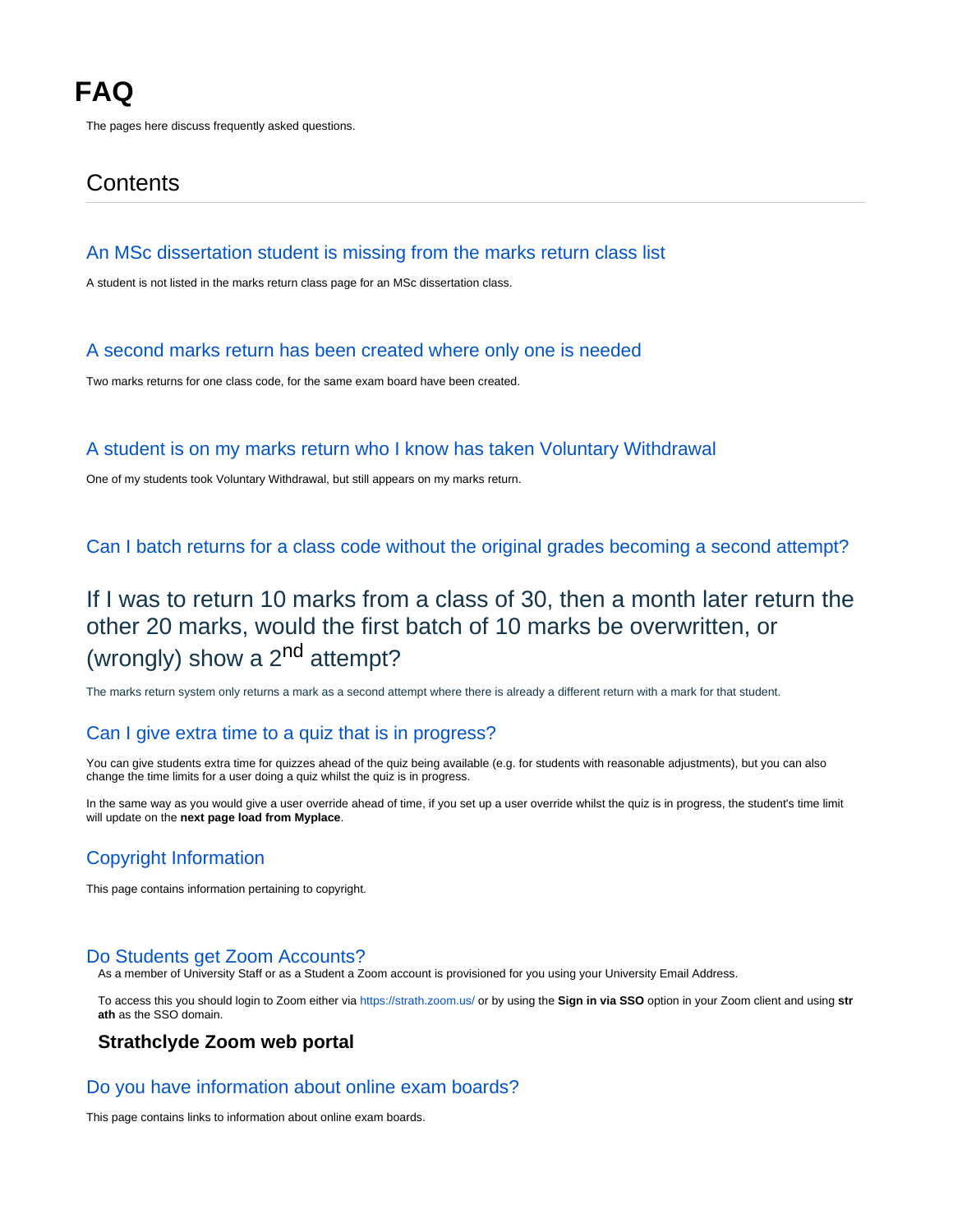# [Duplicate Registration Numbers Found](https://wiki.lte.strath.ac.uk/display/MS/Duplicate+Registration+Numbers+Found)

You may receive this error when uploading grades to the grade book via the Strath CVS Grade import tool.

# [Duplicate Registration Numbers found when uploading to gradebook](https://wiki.lte.strath.ac.uk/display/MS/Duplicate+Registration+Numbers+found+when+uploading+to+gradebook)

In some cases Myplace may have more than one profile that matches a Registration Number.

# [Error: 'Exception - Argument 3 passed to gradereport...'](https://wiki.lte.strath.ac.uk/pages/viewpage.action?pageId=99647534)

When starting a new marks return, I get the error 'Exception - Argument 3 passed to gradereport\_ema\local\marks\grade\_band\_group\grade\_band:: \_\_construct() must be of the type float, null given, called in [dirroot]/grade/report/ema/classes/local/data\_provider/oracle\_examboard\_data\_provider. php on line 363'.

## [Error: 'RUL Code does not exist'](https://wiki.lte.strath.ac.uk/pages/viewpage.action?pageId=99647587)

When trying to transfer my marks return, I get the error 'RUL Code does not exist'.

## [Error: 'You do not have access to the gradebook for this class, so are unable to configure](https://wiki.lte.strath.ac.uk/pages/viewpage.action?pageId=99647589)  [gradebook columns.'](https://wiki.lte.strath.ac.uk/pages/viewpage.action?pageId=99647589)

Trying to pull gradebook columns through via setting on the class page, I am prevented by this error.

# [Error: "A result has been entered directly onto the Student Record, mark cannot be accepted"](https://wiki.lte.strath.ac.uk/pages/viewpage.action?pageId=218890242) Problem

When reviewing the status of a marks return this message is displayed when hovering over the warning triangle.

# Solution

[Error: Results have been assigned to an exam board meeting, but a one was sent from VLE](https://wiki.lte.strath.ac.uk/display/MS/Error%3A+Results+have+been+assigned+to+an+exam+board+meeting%2C+but+a+one+was+sent+from+VLE) After sending a marks return and recieving a notification of failed returns, the Return Status for student shows "Results have been assigned to an

exam board meeting, but one was sent from VLE"

# Problem

The problem appears when a forthcoming exam board is not set up or Myplace has out of date board data for the return

[Error: Results have been assigned to an exam board meeting, but one was not sent from VLE](https://wiki.lte.strath.ac.uk/display/MS/Error%3A+Results+have+been+assigned+to+an+exam+board+meeting%2C+but+one+was+not+sent+from+VLE) I get the error warning "Results have been assigned to an exam board meeting, but one was not sent from VLE".

#### [How can I check if students can see an assignments' grade and feedback?](https://wiki.lte.strath.ac.uk/pages/viewpage.action?pageId=90079311)

This is a quick checklist of things to look at to see if students can view their grade and feedback for **assignments.**

# [How can I return EX code classes?](https://wiki.lte.strath.ac.uk/pages/viewpage.action?pageId=103972921)

I need to return some marks for EX code classes, but it doesn't appear in my marks return classes and I can't get the role.

# [How can I see the visibility of grade items easily?](https://wiki.lte.strath.ac.uk/pages/viewpage.action?pageId=97550358)

One of the useful preferences you can set in your Grader Report Preferences will display additional icons indicating the visibility state of grade items.

### [How can I set up and adjust the email notifications on my profile?](https://wiki.lte.strath.ac.uk/pages/viewpage.action?pageId=3014836)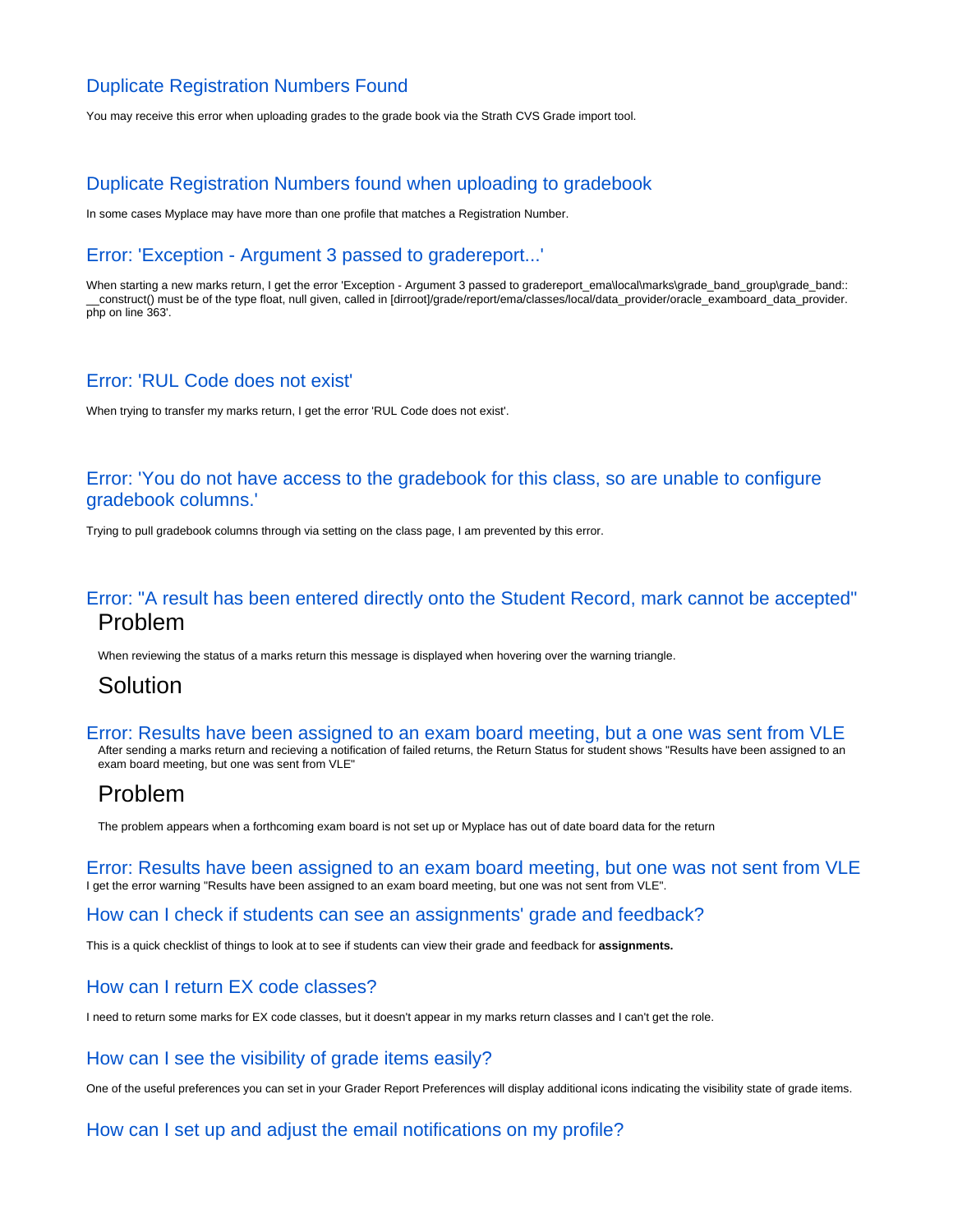#### [How can I share a Zoom meeting with 2 different Class Codes?](https://wiki.lte.strath.ac.uk/pages/viewpage.action?pageId=154238983)

There may be cases where you wish to share a single Zoom meeting with students from multiple class codes.

Class Codes share a Myplace Site

## [How Can I Take Attendance?](https://wiki.lte.strath.ac.uk/pages/viewpage.action?pageId=154238986)

Myplace offers an **Attendance** module. This is a 3rd party plugin that allows staff to define sessions that students are expected to attend.

#### [How can I view Myplace using 'incognito' or 'private browsing' to see what my page looks like?](https://wiki.lte.strath.ac.uk/pages/viewpage.action?pageId=14452478)

You want to view your page as a person not logged in to Myplace.

### [How do I "fix" an incorrect question?](https://wiki.lte.strath.ac.uk/pages/viewpage.action?pageId=124289037)

Sometimes you will find that a question in a quiz is incorrect. This could mean that it has no correct answer, or it maybe was just too confusing to students to be able to understand clearly.

In these situations you may want to "fix" the issue but without penalising the students who may have got it right.

### [How do I find classes that I am eligible to enrol onto?](https://wiki.lte.strath.ac.uk/pages/viewpage.action?pageId=2621511)

You can't find a list of classes that you may enrol onto.

#### [How do I give group marks but my assignment is in individual submission mode?](https://wiki.lte.strath.ac.uk/pages/viewpage.action?pageId=86736904)

Sometimes you will find that an assignment activity has been set up in **individual** submission mode, instead of **group** submission mode. It is **not** possible to switch submission modes once students have made a submission.

This article will run through the steps necessary to give each student a **group** mark, when the activity is in individual submission mode.

#### [How do I log out of Myplace?](https://wiki.lte.strath.ac.uk/pages/viewpage.action?pageId=90079304)

There is no explicit **logout** option in Myplace.

Your login session to Myplace will end when one of the following occurs:

1. You do not load a page from Myplace for 2 hours (see [How long are Myplace Sessions?](https://wiki.lte.strath.ac.uk/pages/viewpage.action?pageId=90079302) for more information)

## [How do I pre-assign Myplace Groups in Zoom](https://wiki.lte.strath.ac.uk/display/MS/How+do+I+pre-assign+Myplace+Groups+in+Zoom)

This article outlines how to take group memberships from your Myplace class and pre-assign the group members into Zoom breakout rooms

#### [How do I remove or replace a mark that's been transferred to student records?](https://wiki.lte.strath.ac.uk/pages/viewpage.action?pageId=99647594)

I have transferred incorrect data. How can I remove it / transfer a correction?

#### [How long are Myplace Sessions?](https://wiki.lte.strath.ac.uk/pages/viewpage.action?pageId=90079302)

When you log in to Myplace you start a login session, which is by default 2 hours long.

However every time you navigate to a different page in Myplace this session is extended to 2 hours.

This means that if you **do not** load another page for 2 hours, you will end up logged out.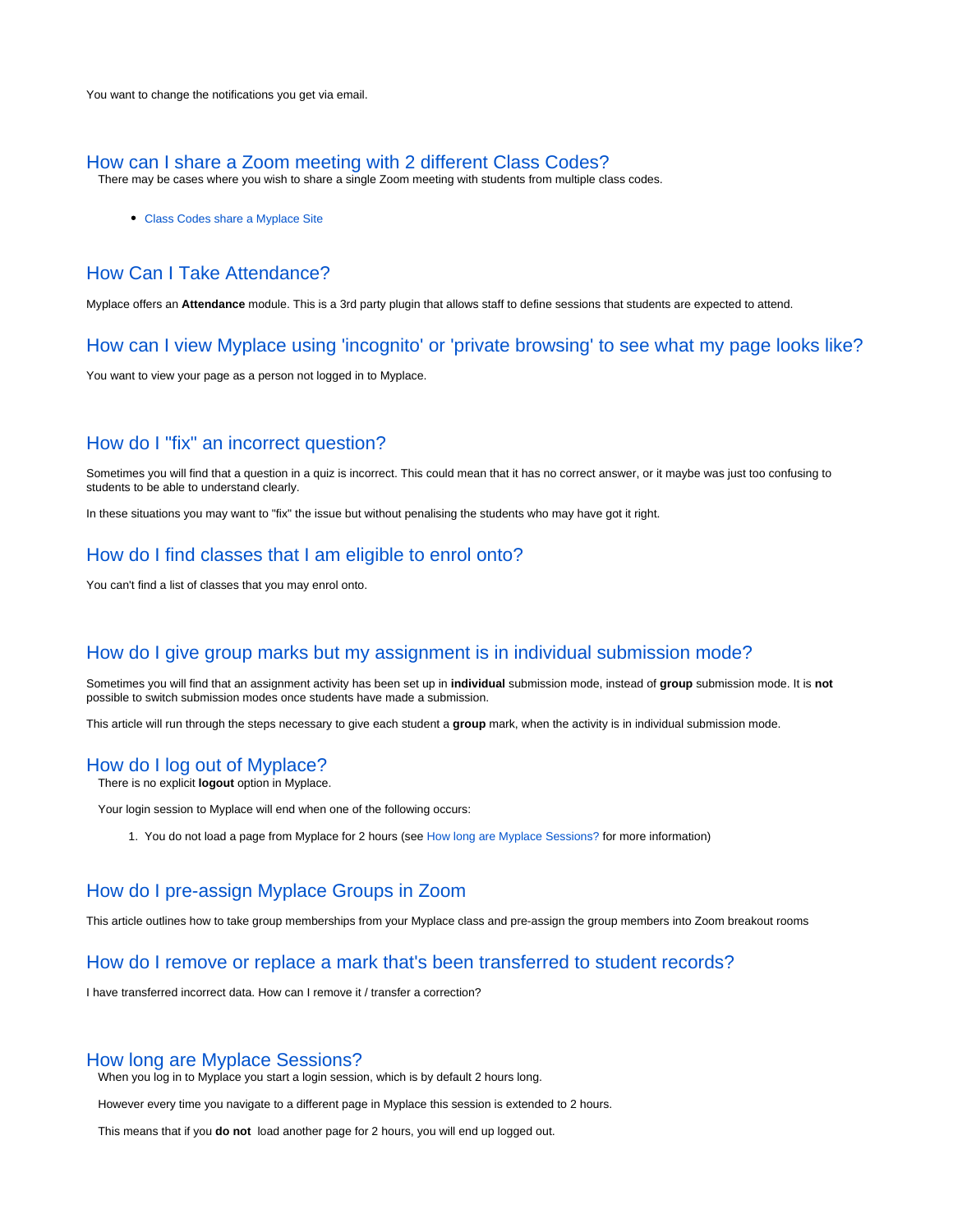# [I've received a TurnitinUK Paper View Request](https://wiki.lte.strath.ac.uk/display/MS/I%27ve+received+a+TurnitinUK+Paper+View+Request)

As an instructor on a class you may receive emails from Turnitin with the subject "TurnitinUK Paper View Request". This outlines what this is and what you can and should do in response.

の You **do not** have to respond to the request to see the matched content, and there is **no obligation** to share it.

### [I can't find my class code in marks return](https://wiki.lte.strath.ac.uk/display/MS/I+can%27t+find+my+class+code+in+marks+return)

On the front admin page of the marks return system, the class code I am marks returner for is missing from the list given on the drop-down menu.

#### [I can't return a mark as there is a padlock](https://wiki.lte.strath.ac.uk/display/MS/I+can%27t+return+a+mark+as+there+is+a+padlock)

Instead of the mark and mark code boxes, there is a grey padlock preventing me from returning a mark.

### [I can't see any of the editing buttons on my Myplace class](https://wiki.lte.strath.ac.uk/display/MS/I+can%27t+see+any+of+the+editing+buttons+on+my+Myplace+class)

You can't see any of the editing features on your Myplace page. You are logged in.

#### [I can't see any submissions to grade](https://wiki.lte.strath.ac.uk/display/MS/I+can%27t+see+any+submissions+to+grade)

Sometimes you may find when accessing an assignment you cannot see anything to grade. There are a couple of reasons that could cause this.

#### [I can't seem to view my originality report, but I have already submitted my assignment](https://wiki.lte.strath.ac.uk/display/MS/I+can%27t+seem+to+view+my+originality+report%2C+but+I+have+already+submitted+my+assignment)

You have submitted an assignment but you haven't received an originality report back.

## [I have received the following error: "Privacy Error: You connection is not private \(NET::](https://wiki.lte.strath.ac.uk/pages/viewpage.action?pageId=14451964) [ERR\\_CERT\\_AUTHORITY\\_INVALID\)"](https://wiki.lte.strath.ac.uk/pages/viewpage.action?pageId=14451964)

You have received the above error. You need to clear your browser's HSTS cache.

#### [In marks return, the green tick doesn't work](https://wiki.lte.strath.ac.uk/display/MS/In+marks+return%2C+the+green+tick+doesn%27t+work)

Clicking the green tick to transfer marks pulled from the gradebook column to the boxes does nothing, or only transfers the first one.

#### [I receive a 'Loading Error' message on Safari when I try to use Turnitin. What should I do?](https://wiki.lte.strath.ac.uk/pages/viewpage.action?pageId=9601645)

Recently some Mac Users have reported an error message when trying to access Turnitin reports via Myplace when using Safari.

# [Marks Return FAQs](https://wiki.lte.strath.ac.uk/display/MS/Marks+Return+FAQs)

This is the collection of Marks Return FAQs.

[A second marks return has been created where only one is needed](https://wiki.lte.strath.ac.uk/display/MS/A+second+marks+return+has+been+created+where+only+one+is+needed) — Two marks returns for one class code, for the same exam board have been created.

### [Marks return upload fails with 'Coding error detected...'](https://wiki.lte.strath.ac.uk/pages/viewpage.action?pageId=99647570)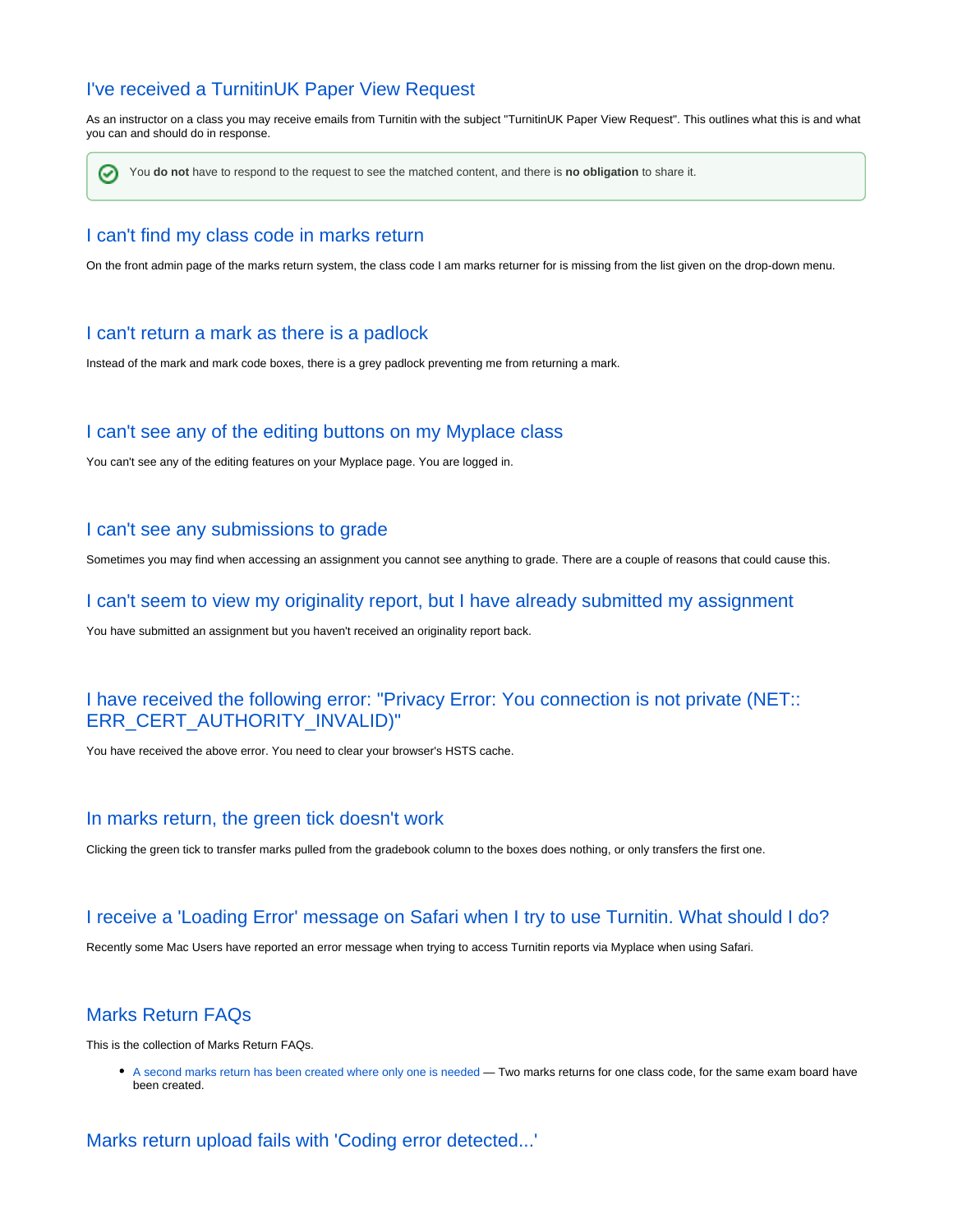Marks return upload fails with 'Coding error detected, it must be fixed by a programmer: Unknown file type'

## [Microsoft Stream FAQ](https://wiki.lte.strath.ac.uk/display/MS/Microsoft+Stream+FAQ)

- What is Microsoft Stream?
- Can people external to the institution view Microsoft Stream content?

#### [My banner image doesn't cover the full available width on the screen](https://wiki.lte.strath.ac.uk/display/MS/My+banner+image+doesn%27t+cover+the+full+available+width+on+the+screen)

You want your banner image to cover the full width of the space.

## [My class list is incorrect](https://wiki.lte.strath.ac.uk/display/MS/My+class+list+is+incorrect)

Your class list or another staff members class list is in incorrect within Myplace.

#### [My marks return shows a cross when it has been transferred](https://wiki.lte.strath.ac.uk/display/MS/My+marks+return+shows+a+cross+when+it+has+been+transferred)

On the marks return admin page, there is a cross under transfer when I know I have successfully transferred the return.

#### [No compatible source was found for this media](https://wiki.lte.strath.ac.uk/display/MS/No+compatible+source+was+found+for+this+media)

- Symptoms
- Solution

#### [One of my marks returns has a triangle instead of the green tick](https://wiki.lte.strath.ac.uk/display/MS/One+of+my+marks+returns+has+a+triangle+instead+of+the+green+tick)

I have saved and/or transferred my marks, but one (or more) of the returns has a triangle next to it.

### [Some of my embedded content from other sites doesn't show in Myplace. Why not?](https://wiki.lte.strath.ac.uk/pages/viewpage.action?pageId=14450895)

On your browser, the Myplace URL now begins with HTTPS. You want to know why, and how it effects embedded content from other sites.

### [Some Students do not appear in the Offline Grading Worksheet, what should I do?](https://wiki.lte.strath.ac.uk/pages/viewpage.action?pageId=3015131)

After downloading offline grading worksheet, you can't see some students

#### [Student Appears as Suspended in Myplace Class](https://wiki.lte.strath.ac.uk/display/MS/Student+Appears+as+Suspended+in+Myplace+Class)

Myplace class sites can get their students from a range of different sources, and their status on these source systems can impact whether or not they appear in Myplace.

A common symptom is that you will see in the Class Participants view and the Class Administration > Users > Enrolled users page, students appearing as **Suspended:**

### [The marks return Validation Report is unreadable](https://wiki.lte.strath.ac.uk/display/MS/The+marks+return+Validation+Report+is+unreadable)

I want to use the validation report to check my marks return, but it has given me all the data on one line and is unusable.

# [The search box in marks return doesn't find my return](https://wiki.lte.strath.ac.uk/display/MS/The+search+box+in+marks+return+doesn%27t+find+my+return)